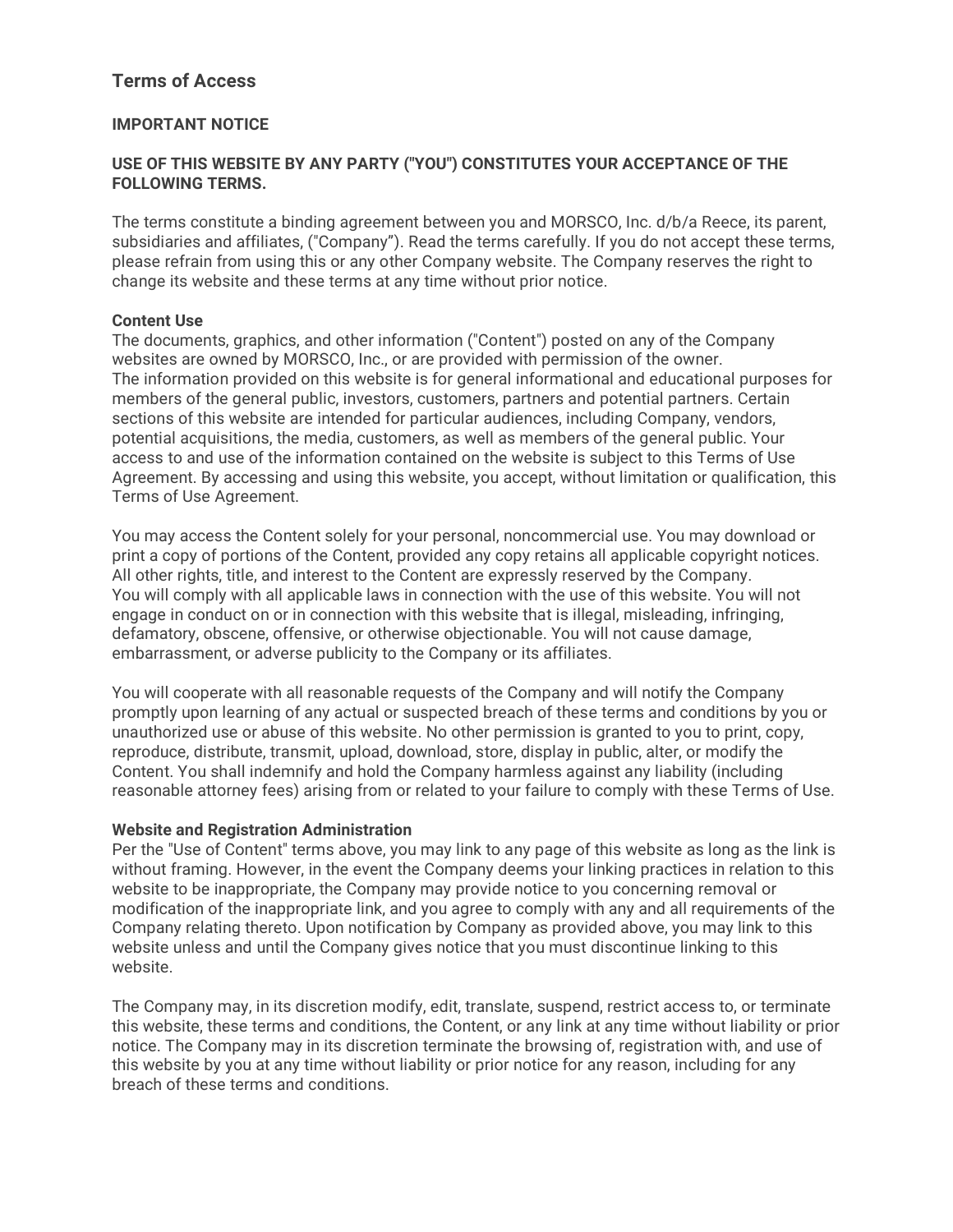## **Third-Party Website Links**

As a convenience to you, this website may contain content, links, and other information submitted by third parties over whom the Company has no control or responsibility. The Company has no obligation to monitor, control, or restrict the use of this website, or third-party websites accessible via links on this website. These other sites are not under the control of the Company, and you acknowledge that (whether or not such sites are affiliated in any way with the Company. The Company is not responsible for and makes no warranties or representations of any kind as to the accuracy, copyright compliance, legality, decency, or any other aspect of the content of such sites. The inclusion of such a link does not imply endorsement of any site by the Company or any association with its operators. Moreover, the Company has no obligation to verify any content submitted by you or to provide any registration or other information to you concerning any content.

## **Registration and Passwords**

The Company may or may not at times require you to have a password and provide registration details to access this website or portions of this website. If the Company does require a password and registration details, it shall be a condition of use of this website that all the details you provide are correct, current, and complete. If the Company believes that the details are not correct, current, or complete, the Company will have the right to refuse you access to the website, or any of its resources, and to terminate or suspend your account, if any. You are responsible for maintaining the confidentiality of any password(s) you are given to access this website, and you are fully responsible for all activities that occur under your password(s). You agree to notify the Company immediately of any unauthorized use of your password(s). The Company reserves the absolute right not to issue a password to any person or entity.

#### **Disclaimer**

The website and its Content are provided free of charge and on an AS IS basis. The Company does not warrant that your use will be uninterrupted or error-free. This website may contain inaccuracies, out-of-date information, and typographical errors. The Company makes no warranties or representations of any kind as to the accuracy, currency, completeness, or reliability of any advice, opinion, statement, or other information displayed or distributed through this website. By use of this website, you acknowledge that any reliance on any such opinion, advice, statement, report, or information shall be at your sole risk. The Company reserves the right, in its sole discretion, to correct any errors or omissions in any portion of the website, and to make other changes to the website at any time without notice.

**YOU AGREE THAT ACCESS TO AND USE OF THIS WEBSITE AND THE CONTENT THEREOF IS AT YOUR OWN RISK. THE COMPANY PROVIDES NO WARRANTY, WHETHER EXPRESS OR IMPLIED, INCLUDING THE IMPLIED WARRANTIES OF MERCHANTABILITY, FITNESS FOR A PARTICULAR PURPOSE, AND NONINFRINGEMENT IN CONNECTION WITH THIS WEBSITE OR ITS CONTENT. NEITHER THE COMPANY, NOR ANY PARTY INVOLVED IN CREATING, PRODUCING, OR DELIVERING THIS WEBSITE SHALL BE LIABLE FOR ANY DAMAGES, INCLUDING, WITHOUT LIMITATION, DIRECT, INCIDENTAL, CONSEQUENTIAL, INDIRECT, OR PUNITIVE DAMAGES ARISING OUT OF ACCESS TO, USE OF, OR INABILITY TO USE THIS WEBSITE, OR ANY ERRORS OR OMISSIONS IN THE CONTENT THEREOF. THIS LIMITATION INCLUDES DAMAGES TO, OR FOR ANY VIRUSES THAT INFECT, YOUR COMPUTER EQUIPMENT.**

#### **Limitation of Liability**

In no event shall the Company be liable to any party as a result of use of this website for any direct, indirect, special, incidental, or consequential damages (including, without limitation, damages for lost profits, lost data, or business interruption), whether based on warranty, contract, negligence, tort, or any other legal theory, even if the Company has been advised of the possibility of such damages.